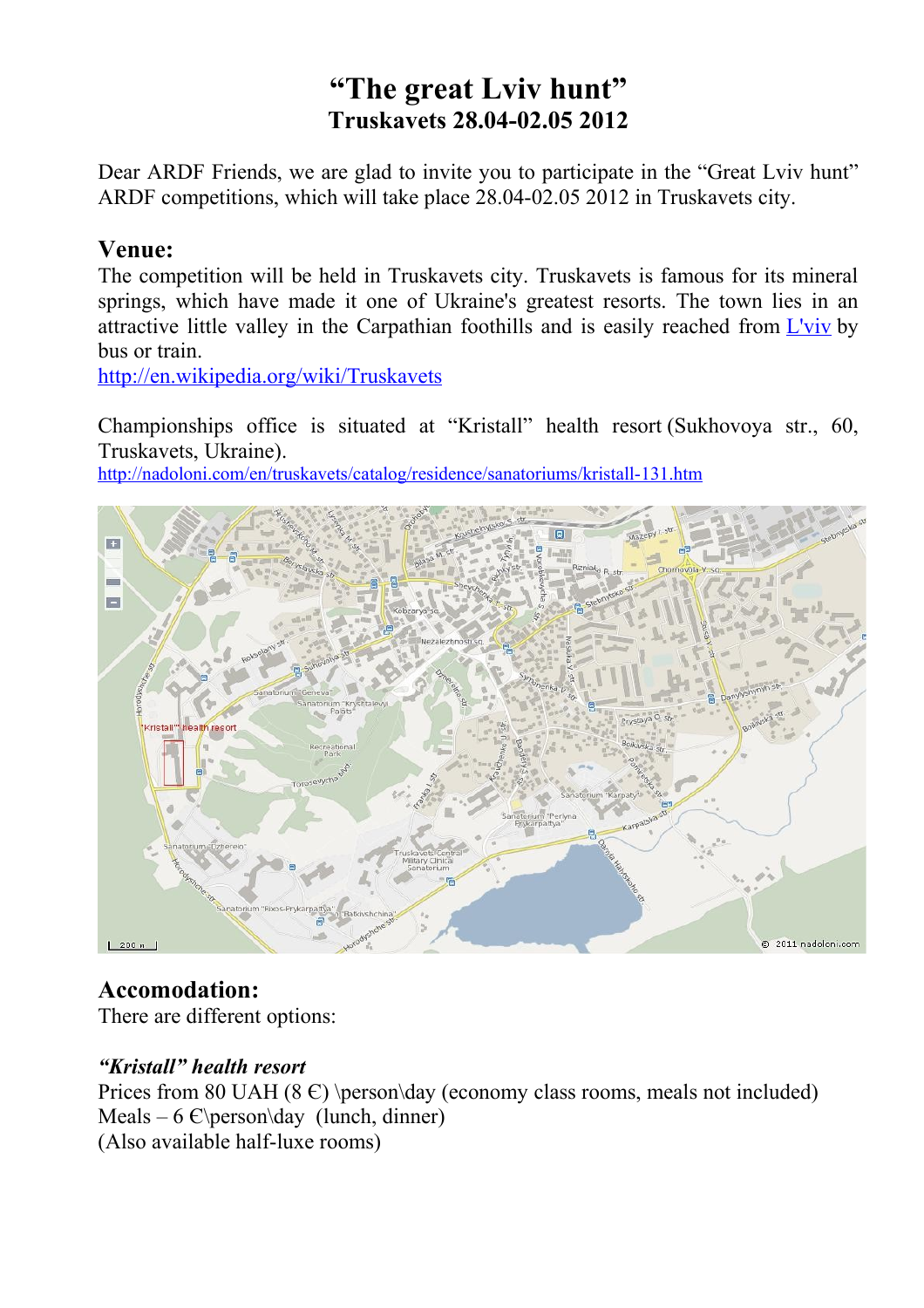*Sanatorium "Dnipro-Beskid"* Single rooms – from 250 UAH  $(\sim 25 \text{ C})$  [www. beskyd.com.ua](http://www.beskyd.com.ua/) E-mail: post@beskyd.com.ua

*Hotel "Truskavets"*  Single rooms – from 150.00 UAH (~15  $\epsilon$ ) Double rooms – from 250.00 UAH  $(\sim 25 \text{ C})$ . [http://truskavetshotel.com.ua](http://truskavetshotel.com.ua/?_link=about.html&_lang=ru) Tel: +38(03247) 65500

*Royal Hospitality Group hotels : "Royal Hotels & SPA Resorts"* <http://rhg-hotels.com/>

<http://rhg.com.ua/truskavets.html>

*Accommodation in private houses*  Prices from 50-60 UAH (5-6  $\epsilon$ ) Accommodation Bureau "Truskavets" Tel. +38 (03247) 54234.

Program:

**28.04.2012, Saturday** till 15:00 – Arrival of participants 15.00-18.00 – Registration at Championships office at "Kristall"" health resort 18.00-19:00 – Receivers test

**29.04.2012, Sunday** 09:00-12.00 – Registration Official opening Sprint competition

**30.04.2012, Monday** Competition on 80m band

**01.05.2012, Tuesday** Competition on 2m band

**02.05.2012, Wednesday** Foxoring competition (free course) Awarding ceremony Departure